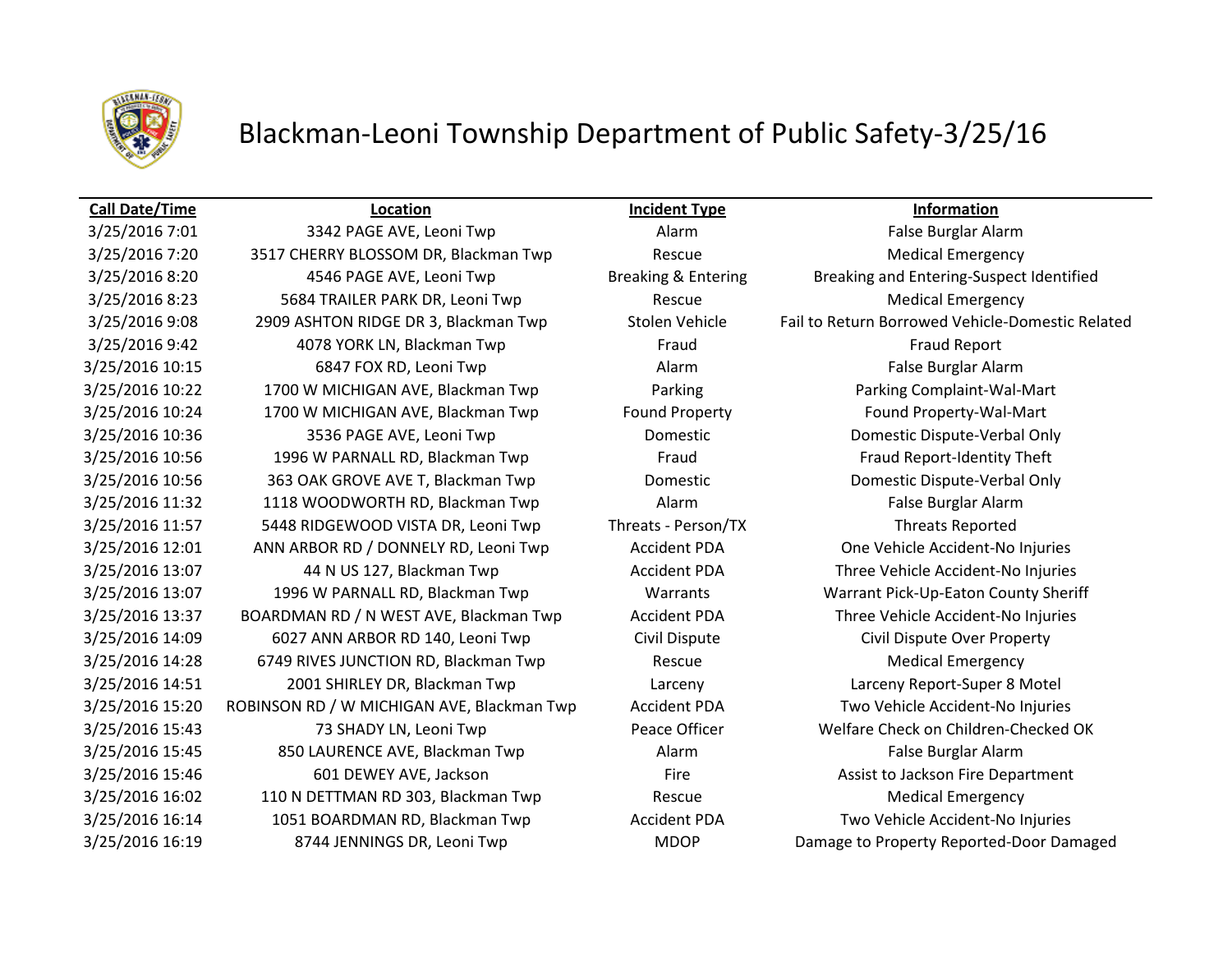

## Blackman-Leoni Township Department of Public Safety-3/25/16

### **Call Date/Time Location Incident Type Information**

3/25/2016 16:55 1850 W MICHIGAN AVE, Blackman Twp Hit and Run Hit and Run Hit and Run Accident-Westwood Mall 3/25/2016 17:14 513 BARRETT AVE, Blackman Twp Accident PPDA Private Property Accident 3/25/2016 17:50 207 OAK GROVE AVE, Blackman Twp Parking Parking Complaint-Canterbury Apartments 3/25/2016 17:58 1700 W MICHIGAN AVE, Blackman Twp Suspicious Situation Suspicious Situation Reported-Wal-Mart 3/25/2016 18:04 5651 DOGWOOD DR, Leoni Twp **Assist Assist Assist to Child Protective Services** 3/25/2016 18:07 41 EMBASSY RD, Blackman Twp Assist Assist Assist to Child Protective Services 3/25/2016 18:30 N DETTMAN RD / WHITLOCK RD, Blackman Twp Traffic Offense Speed-Citation Issued 3/25/2016 18:31 1706 W MICHIGAN AVE, Blackman Twp Disorderly Subject Refusing to Leave-Westwood Mall 3/25/2016 18:47 N DETTMAN RD / KEY ST, Blackman Twp Traffic Offense Speed-Citation Issued 3/25/2016 18:51 3140 E MICHIGAN AVE, Leoni Twp Disorderly Reported Fight-East Jackson Plaza-Verbal Only 3/25/2016 19:01 LAURENCE AVE / W ARGYLE ST, Blackman Twp Traffic Offense Investigative Stop-Possible Stolen Vehicle-False 3/25/2016 19:05 N DETTMAN RD / WHITLOCK RD, Blackman Twp Traffic Offense Speed-Citation Issued 3/25/2016 19:15 N DETTMAN RD / KEY ST, Blackman Twp Traffic Offense Speed-Citation Issued 3/25/2016 19:18 N ELM ST / BLAKE RD, Blackman Twp Traffic Offense Speed-Verbal Warning 3/25/2016 19:25 COOPER RD / E I 94, Blackman Twp Accident PDA Two Vehicle Accident-No Injuries 3/25/2016 19:27 N DETTMAN RD / OSAGE AVE, Blackman Twp Traffic Offense Speed-Verbal Warning 3/25/2016 19:35 N DETTMAN RD / WHITLOCK RD, Blackman Twp Traffic Offense Speed-Citation Issued 3/25/2016 19:44 N DETTMAN RD / WHITLOCK RD, Blackman Twp Traffic Offense Speed-Citation Issued 3/25/2016 20:14 N DETTMAN RD / KEY ST, Blackman Twp Traffic Offense Speed-Citation Issued 3/25/2016 20:22 N DETTMAN RD / E MICHIGAN AVE, Blackman Twp Traffic Offense Speed-Verbal Warning 3/25/2016 20:54 E MICHIGAN AVE / HACKETT ST, Leoni Twp Traffic Offense Speed-Verbal Warning 3/25/2016 21:03 W MICHIGAN AVE / LAURENCE AVE, Blackman Twp Traffic Offense Expired Plate-Citation Issued 3/25/2016 21:11 E MICHIGAN AVE / N SUTTON RD, Leoni Twp Traffic Offense Insurance-Citation Issued 3/25/2016 21:14 LAURENCE AVE / BERKLEY AVE, Blackman Twp Traffic Offense Expired Plate-Verbal Warning 3/25/2016 22:16 AIRPORT RD / WAYLAND DR, Blackman Twp Traffic Offense No License-Citation Issued 3/25/2016 22:25 1700 W MICHIGAN AVE, Blackman Twp Traffic Offense Defective Equipment-Verbal Warning 3/25/2016 22:40 6027 ANN ARBOR RD, Leoni Twp Domestic Domestic Assault Arrest-Lodged at Jail

3/25/2016 16:51 307 WATTS ST, Blackman Twp **Domestic** Domestic Dispute-Verbal Only